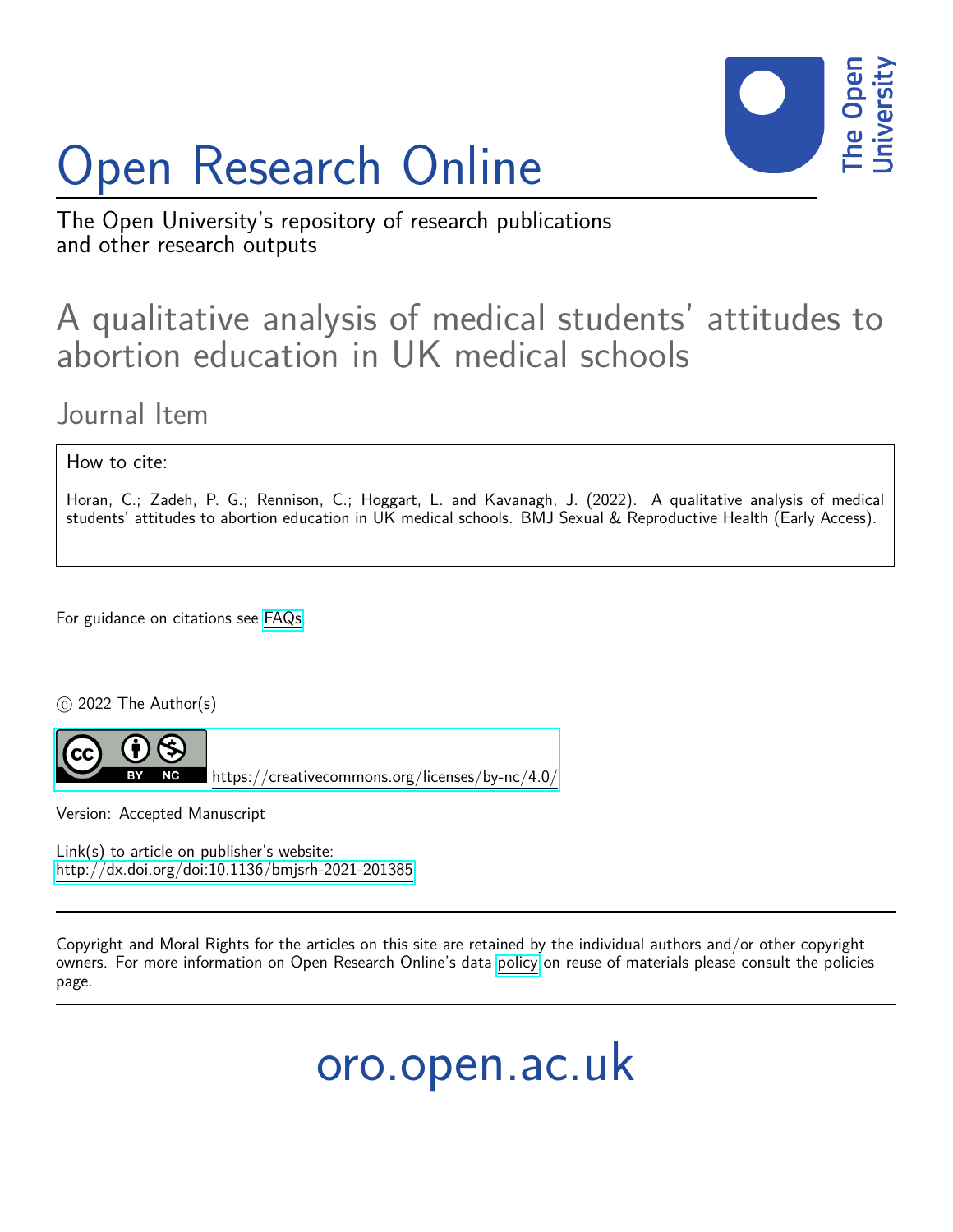#### **A qualitative analysis of medical students' attitudes to abortion education in UK medical schools**

**Dr Corrina Horan** (corresponding author): Academic Clinical Fellow in Community Sexual and Reproductive Health, Homerton University Hospital, Homerton Row, London, UK, E9 6SR. [corrina.horan@nhs.net](mailto:corrina.horan@nhs.net)

07795508804 No fax number available

**Persia Ghassem Zadeh**: Faculty of Medicine and Health Sciences, University of East Anglia, Norwich, Norfolk, UK, NR4 7TJ

**Dr Catriona Rennison**: Foundation Year 1 doctor, Homerton University Hospital, Homerton Row, London, UK, E9 6SR.

**Dr Lesley Hoggart**: Faculty of Health and Social Care, The Open University, Walton Hall, Milton Keynes, UK, SE9 2UG

**Dr Jayne Kavanagh**, UCL Medical School, University College London, Royal Free Hospital, London, UK, NW3 2PF

**Keywords:** induced abortion, health education, reproductive rights, sexual health

**Word count**: 2498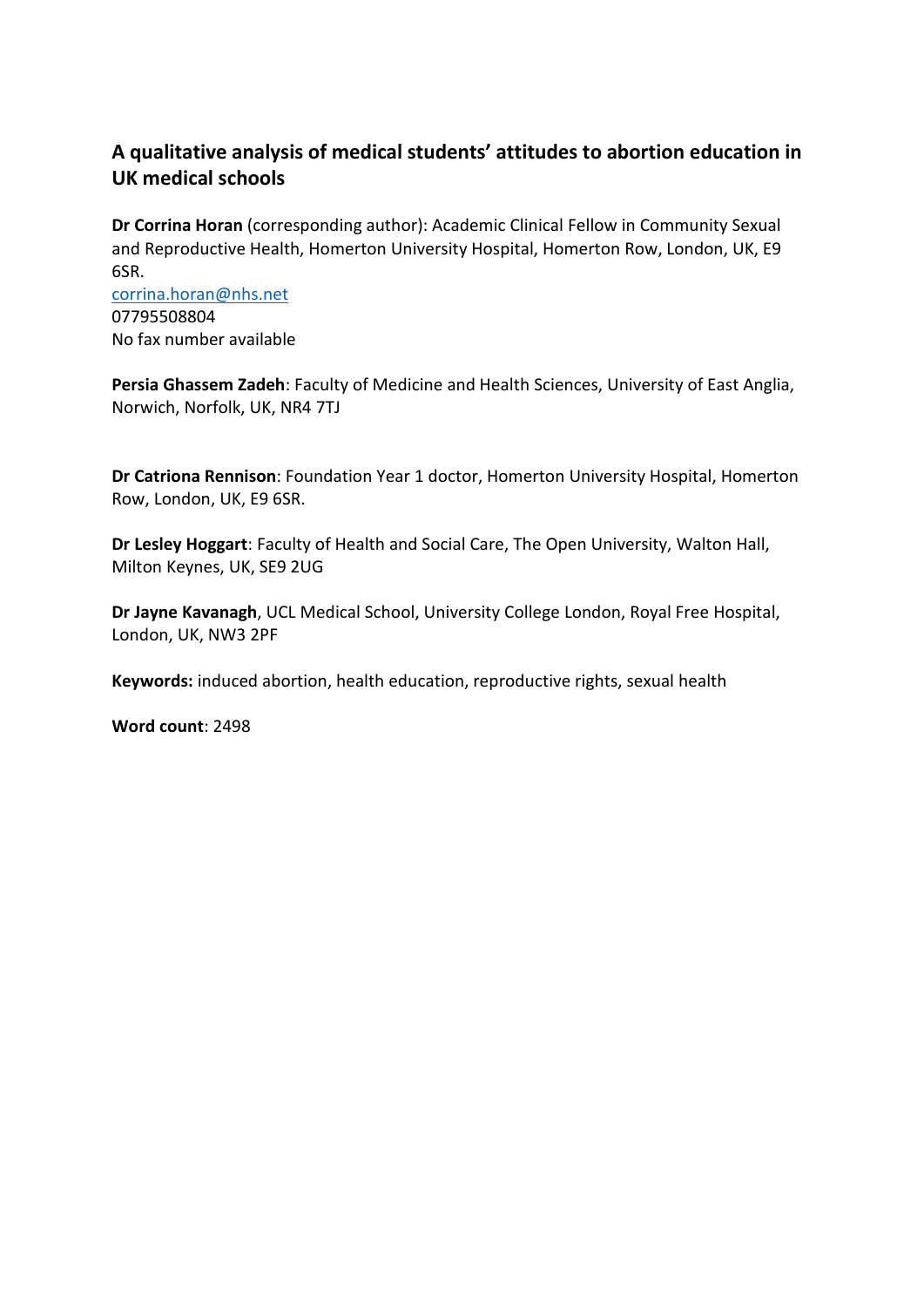#### **A qualitative analysis of medical students' attitudes to abortion education in UK medical schools**

Corrina Horan, Persia Ghassem Zadeh, Catriona Rennison, Lesley Hoggart, Jayne Kavanagh

#### **Abstract**

**Background** Despite abortion being a common part of reproductive healthcare, UK

- undergraduate medical school abortion education varies widely. We therefore aimed to
- explore medical students' views on their undergraduate abortion education, including
- whether it prepared them to be a competent practitioner.
- 

**Methods** We conducted in-depth, semi-structured interviews with 19 students from five UK

- medical schools, all of whom had received abortion teaching. The qualitative research
- followed a quantitative survey of UK undergraduate abortion education; the five medical
- schools were purposively sampled to encompass a wide variety of teaching approaches.
- Interviews were transcribed and data were analysed using an inductive, thematic approach.
- 

**Results** Dedicated abortion teaching was highlighted as necessary and valuable, as abortion

- care is so commonly accessed. Participants felt that abortion education should prepare
- 20 students to be competent practitioners, with inclusion of clinical placements and an
- emphasis on non-stigmatising care. Most interviewees felt that the perceived sensitive
- 22 nature of abortion should act as an incentive to comprehensive teaching. It was suggested
- 23 that teaching should be inclusive for all, including those with a conscientious objection to abortion.
- 
- **Conclusion** The medical students interviewed viewed comprehensive abortion education as
- an important aspect of their undergraduate curriculum. Conversely to the accompanying
- quantitative survey of educators, participants believed that the perceived sensitivity of
- abortion increases the importance of effective teaching that prepares them to provide
- competent, respectful care when they qualify. It is incumbent on medical schools to provide
- the comprehensive education that students need, and the Royal College of Obstetricians and Gynaecologists recommend.
- 

### **Key messages**

- Participants felt that comprehensive undergraduate abortion education, including clinical placements, is essential to prepare them to provide competent, respectful abortion-related care when they qualify.
- 38 Participants suggested that the perceived sensitive nature of abortion should act as an incentive to providing effective teaching, rather than a barrier.
- 40 An inclusive approach to undergraduate abortion education is a necessary to engage and prepare everyone, including those with a conscientious objection, for future practice.
- 
- 
- 

# **Main body of paper**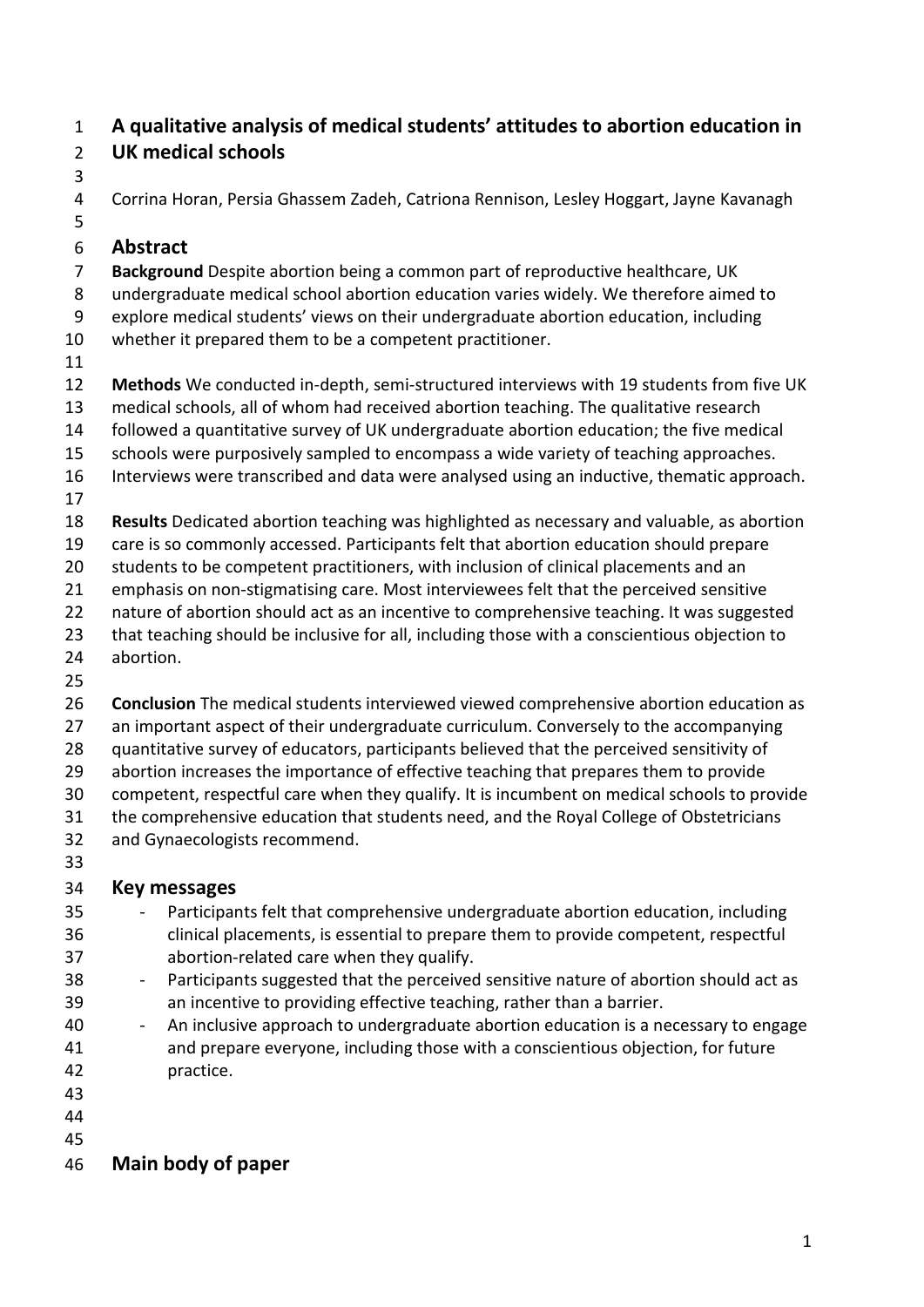#### **Introduction**

An estimated 1 in 3 UK women will have an abortion within their reproductive lifetime.[1]

Many clinical specialities provide abortion-related care, including obstetrics and

gynaecology (O&G), sexual health, general practice and emergency medicine, making it an

- essential component of undergraduate medical education.
- 

Several organisations provide some form of guidance on abortion teaching. The national

undergraduate curriculum, produced by the Royal College of Obstetricians and

Gynaecologists (RCOG),[2] emphasises the importance of development of abortion care-

related knowledge, attitudes and skills. The guidance states that students should not be able

to opt out of abortion education, emphasising that all should understand abortion-related

 complications and be able to provide emergency care once qualified. The National Institute of Clinical Excellence (NICE) abortion care guidance,[3] recommend that students should

- experience provision of abortion services during their training. Additionally, the Institute for
- Medical Ethics (IME)[4] recommends that undergraduates are able to outline the legal,
- professional and ethical issues regarding abortion. Although each organisation provides

recommendations, none give specific advice on practical aspects of teaching, such as

learning outcomes, teaching methods and how much time should be allocated to teaching,

allowing wide variations in the quantity and quality of abortion teaching in UK medical

schools.(5) Furthermore, legal complexities and ethical concerns can make teaching

- abortion to medical students challenging.
- 

Research has found that the majority of UK medical students support the right to choose an

abortion (are pro-choice) and support the inclusion of abortion teaching in their

curriculum[5–7]. A survey of University College London medical students reported 83% of

students identified as pro-choice, and that, regardless of their opinion on the right to

choose, 96% of students rated abortion teaching as important.[6] An earlier survey of 733

medical students reported that 45% of medical students believe that doctors should have

 the right to opt out of providing any procedure (including, but not confined to abortion) on moral grounds once qualified.[8]

 There has not been a published qualitative study of UK medical students' opinions on the importance of abortion education, their teaching, and what effective teaching might look like. This study provides further in-depth understanding of medical students' opinions on abortion teaching, in order to support the development of effective and well-received curricula.

#### The aims of this research were to explore UK medical students' views on:

- 86 Whether undergraduate abortion education is necessary and valuable.
- 87 What makes undergraduate abortion education effective.
- 88 How well their abortion education prepared them to be competent practitioners.
- 

#### **Methods**

- 
- This qualitative research followed a quantitative survey of UK medical school curriculum
- leads on abortion education, with both components forming two arms of a mixed methods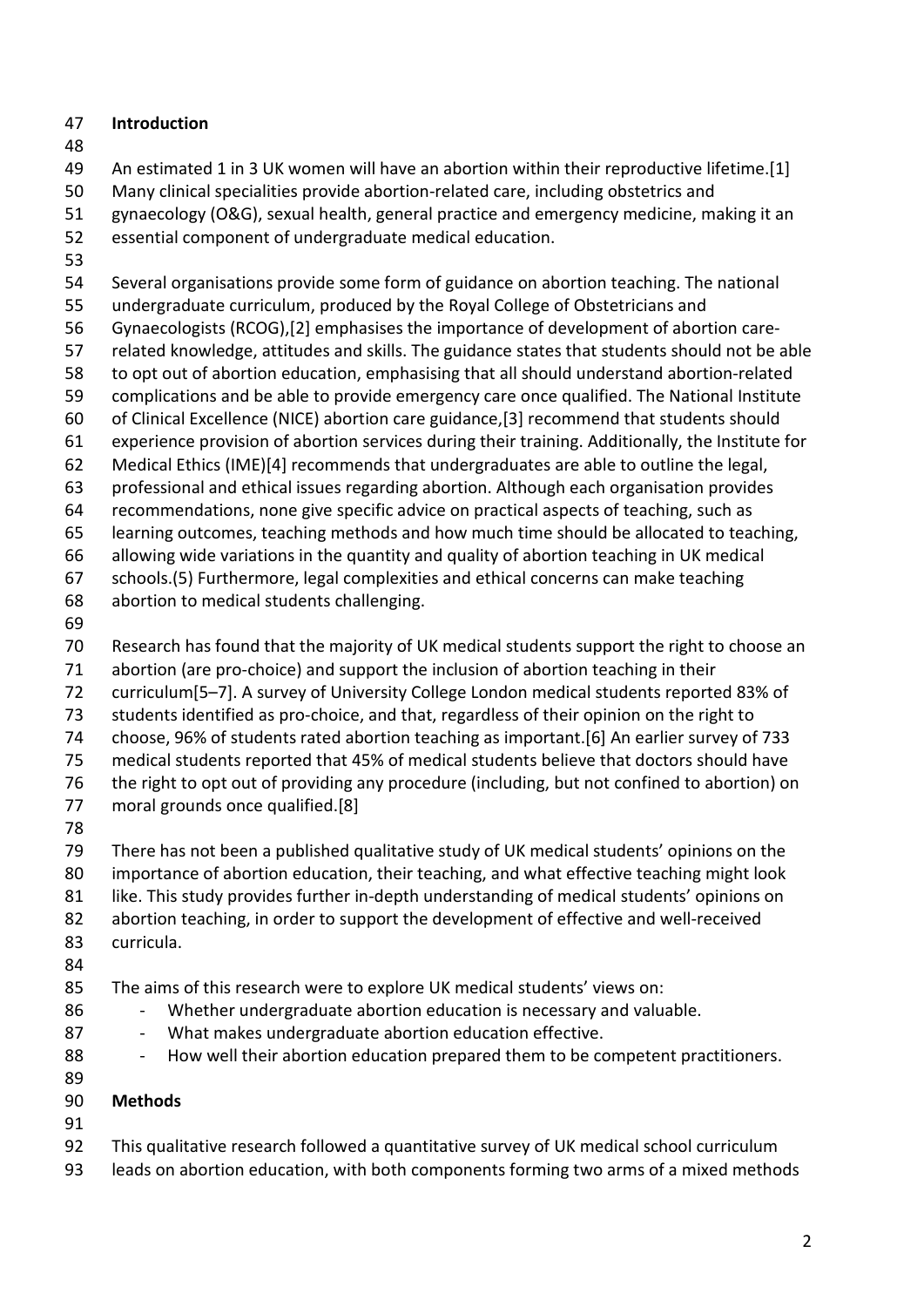- study. The quantitative survey was conducted prior to this research, and results of the
- quantitative survey will be published separately. Analysis of the survey responses enabled
- us to conduct purposive sampling of five different medical schools. Sampling was based on
- the amount of curriculum time dedicated to abortion teaching and provision of clinical teaching and placements. Selected schools represented a spectrum of both criteria, from <1
- hour of teaching and limited/no clinical teaching/placements through to >8 hours of
- teaching time with clinical exposure for all students. Sampling in this way captured a variety
- of experiences of abortion education among the medical students interviewed.
- 
- A range of sampling methods were used within the selected medical schools for participant
- recruitment; some were directly contacted via teaching leads, others were recruited by
- snowball sampling or via social media. Full details of the study, and a consent form, were
- emailed prior to enrolment. The qualitative, semi-structured interviews included discussion
- of how abortion teaching was delivered, whether it was compulsory, whether they
- experienced clinical care, the impact of teaching on their future practice, and how their
- abortion teaching could be improved. Participants were not specifically asked their views on
- abortion, although this became clear in several interviews.
- 
- Interviews were conducted by the second author, lasted between 30 and 90 minutes and
- were audio recorded with participants' permission. Transcription was conducted initially by
- the interviewer, then re-transcribed for quality control by the first author. Pseudonyms
- were used, with identifying details removed during transcription. NVivo 11 was used to code
- 116 the data and the transcripts were analysed thematically, based on Braun and Clarke's six
- steps.[9] Themes were identified across the interviews, with iterative, inductive codes
- gathered into a coding framework. The initial themes identified by the first author were
- reviewed and refined by the research team.
- 
- Ethical approval (4415/004) was granted by UCL research ethics committee in December 2018.
- 

#### **Results**

- Between two and six students were recruited from each university; 19 students in total
- were interviewed. Interviewees had completed their abortion teaching, and ranged from
- the penultimate year of medical school to shortly post-graduation. Data was not specifically
- collected on gender, age of participants, or future career interests.
- 
- Four overarching and interrelated themes were identified:
- 131 1. Value of compulsory, comprehensive abortion teaching.
- 132 2. Preparation for competent practice.
- 133 3. Accommodating diverse views.
- 4. Sensitivity as a barrier or incentive.
- 
- Despite very different experiences, these themes emerged from across the dataset. They
- were not necessarily experientially driven; some followed reflection on their experiences
- and what interviewees thought their teaching lacked.
- 
- **Value of compulsory, comprehensive abortion teaching**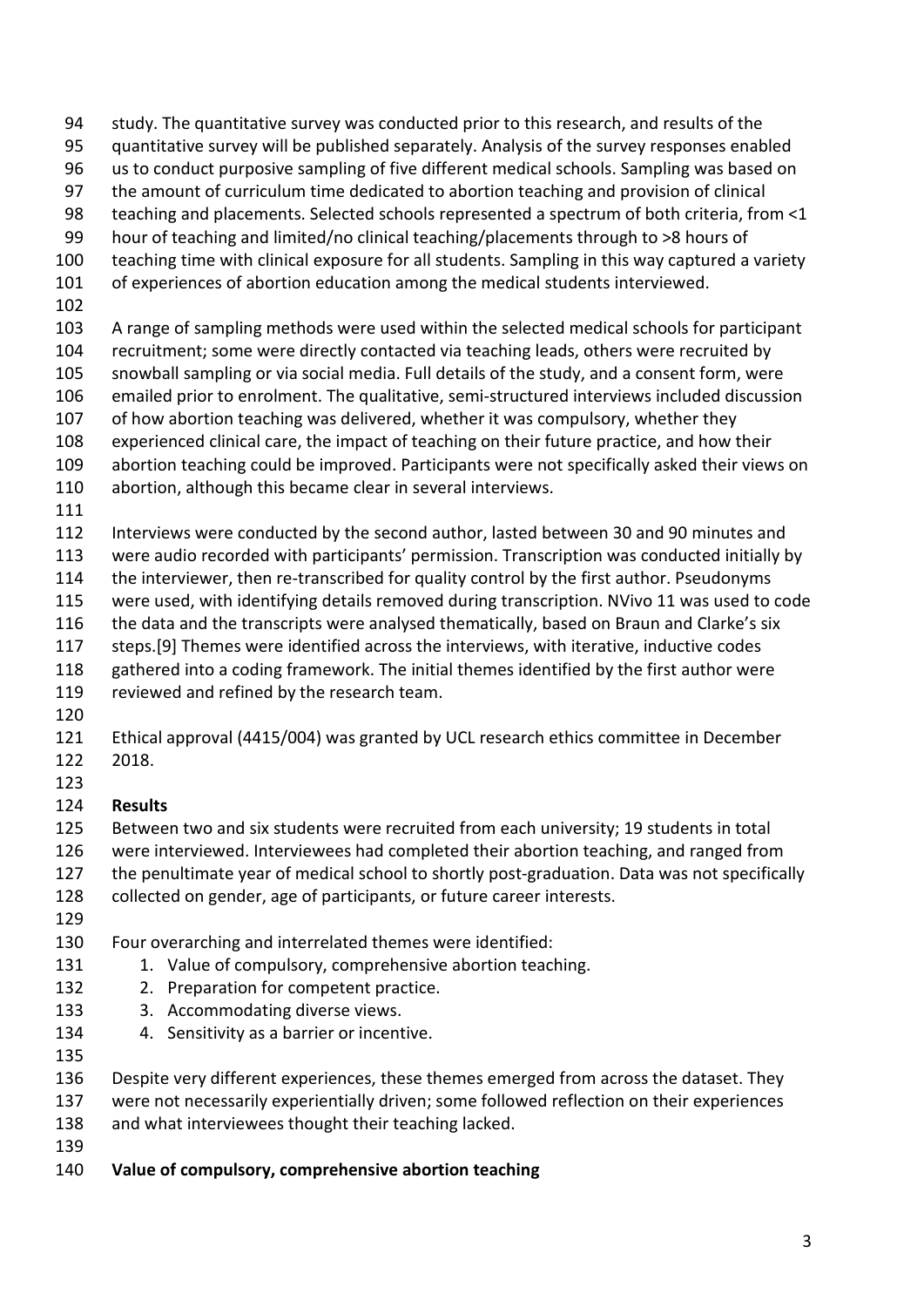| 141 |                                                                                               |
|-----|-----------------------------------------------------------------------------------------------|
| 142 | Participants were asked about the frequency of abortion among UK women. Although              |
| 143 | answers ranged from 1 in 3 to 1 in 100, subsequent discussion primarily centred on views      |
| 144 | about the importance of compulsory and informative undergraduate abortion education.          |
| 145 | Competing priorities within the curriculum, such as ectopic pregnancy, were identified as     |
| 146 | being given more dedicated time, despite being much less common:                              |
| 147 |                                                                                               |
| 148 | The likelihood of a woman wanting an abortion is hundreds if not thousands of times           |
| 149 | more likely than a woman having an ectopic pregnancy, and yet we have to learn                |
| 150 | how to manage ectopic pregnancy But I'm going to see so many people wanting                   |
| 151 | abortions, and it's definitely, definitely, definitely not something that I'm equipped to     |
| 152 | deal with.                                                                                    |
| 153 | Laura, University C                                                                           |
| 154 |                                                                                               |
| 155 |                                                                                               |
| 156 | Several participants assumed that abortion was less common and were surprised when            |
| 157 | informed of the rate,[1] feeling that this "compounds the fact there should be more           |
| 158 | teaching" (Subo, University A). Making teaching sessions compulsory, emphasising the          |
| 159 | common nature of abortion, and inclusion in summative assessments were proposed as            |
| 160 | useful ways to encourage attendance and engagement in teaching. One student reported          |
| 161 | that "if that was a common stat that we knew, it would make more sense to students as to      |
| 162 | why it's such an important topic" (Angelina, University E).                                   |
| 163 |                                                                                               |
| 164 | <b>Preparation for competent practice</b>                                                     |
| 165 |                                                                                               |
| 166 | Many participants thought that, as they would most likely encounter people who request an     |
| 167 | abortion, their teaching should include "what abortion entails", "what the procedures are",   |
| 168 | "sitting in on patient consultations" and "consulting skills", otherwise they would not be    |
| 169 | prepared to be a "competent practitioner in abortion" (Caroline, University A). Several       |
| 170 | students felt their teaching had not included these necessary aspects and did not feel        |
| 171 | prepared for future practice:                                                                 |
| 172 |                                                                                               |
| 173 | I have a basic understanding of the different optionsbut to be honest, I wouldn't             |
| 174 | have a clue where abortion gets done, how you organise it. I don't even know how              |
| 175 | you refer for it                                                                              |
| 176 | Stephen, University D                                                                         |
| 177 |                                                                                               |
| 178 | Students suggested teaching strategies to prepare them for future abortion-related            |
| 179 | consultations, with attending an abortion service the most proposed. One participant, who     |
| 180 | had observed surgical abortions, explained that because of this clinical exposure, "it's not  |
| 181 | just something that I've read about and imagined; I actually know how it happens, like the    |
| 182 | process I think it's one of those things that's really helpful to be able to take the patient |
| 183 | through that would be useful if I was ever talking to someone about it in the future" (Esme,  |
| 184 | University A). However, it was acknowledged that patient privacy should be prioritised, as    |
| 185 | "it could be more traumatic having another person sat there" (Laura, University C).           |
| 186 |                                                                                               |
| 187 | The use of interactive teaching methods, including role plays, were discussed as a way to     |
| 188 | engage students, especially when clinic-based opportunities are limited:                      |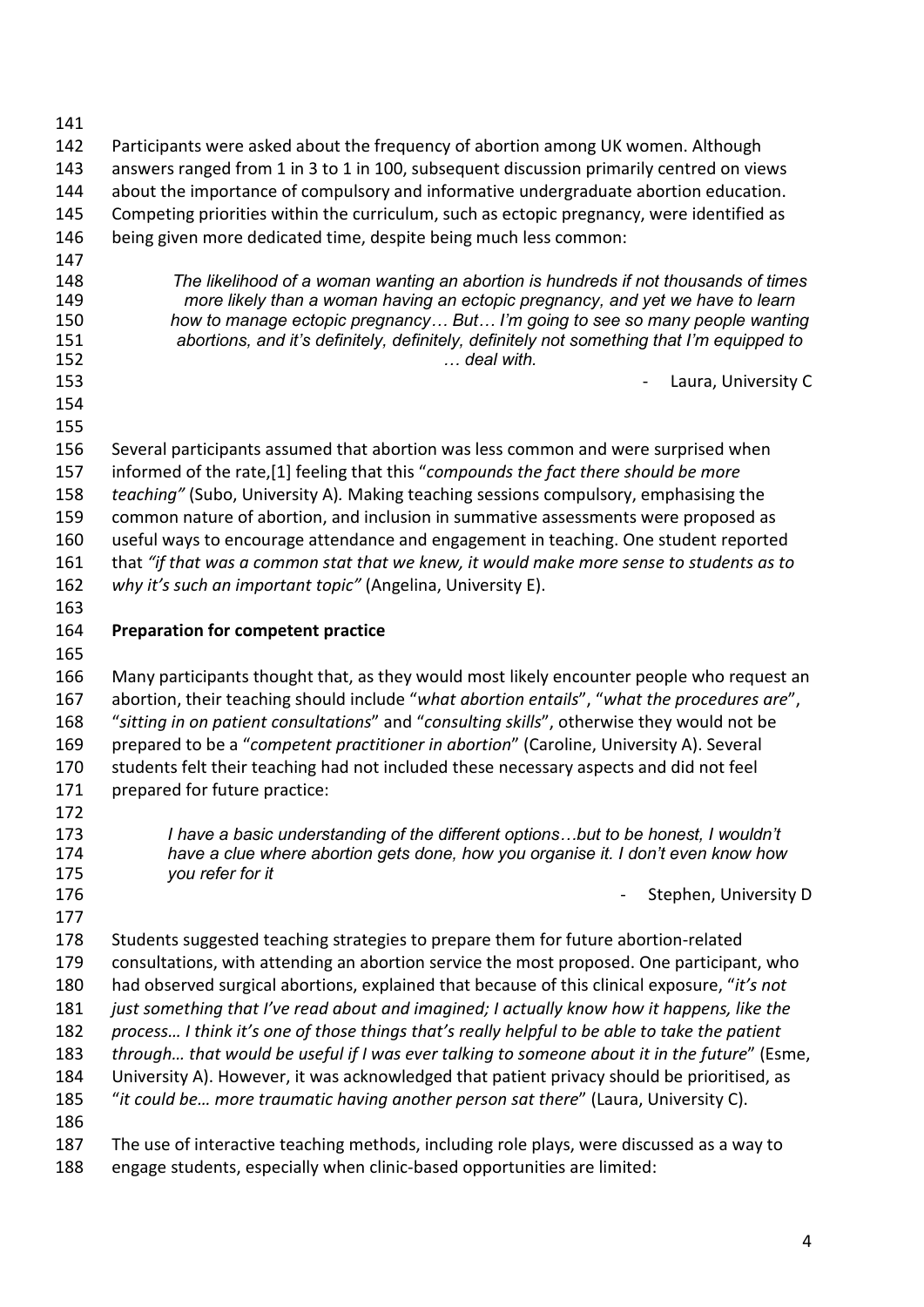*It could have been a simulated session where you had to talk sensitively about a young person's unplanned pregnancy... there might be some people…that will really struggle with that, or realise they're a conscientious objector and have never had to face that situation and deal with it. I think it's quite a sensitive issue and it's probably best to practice that before we're faced with it in the real world* 195 - Ava, University A

- Although students did not expect abortion teaching to prepare them fully to provide abortion care, they viewed it as "*a very good foothold for you to be able to build on as you go through your career*" (Gerald, University B).
- 

 Most interviewees felt their abortion education had not adequately prepared them to be competent practitioners. Adequate curriculum time was highlighted as an important enabling factor in delivering effective abortion education.

#### **Accommodating diverse views**

 Conscientious objection was included in several participants' teaching and was generally well-received as it had enabled discussion among those with diverse attitudes towards abortion. One participant explained that "*pro-life*" students usually "*have a different belief to the mainstream*", which can isolate them. However, because of non-judgemental teaching and inclusion of conscientious objection, a "*course mate* [who] *is quite staunchly 'pro-life'*" felt able to "*sit through* [the teaching] *and feel like they had been respected*".

- (Gerald, University B).
- 

215 At one university, the opportunity to engage in discussion with both a doctor with a conscientious objection and someone who had had an abortion was appreciated, with one participant commenting that "*people were very glad to have both sides, actually*" (Gina, University B). Conversely, one student remarked that when open communication between students holding differing views is not facilitated, there can be "*unspoken animosity between groups*" with diverse views. (Ava, University A)

- 
- **Sensitivity as a barrier or incentive**
- 

 Most felt that the perceived sensitive nature of abortion "*doesn't mean that people shouldn't be equipped to deal with it*" (Anna, University A). Furthermore, several students felt that abortion education should be provided specifically because it is a stigmatised topic:

- 
- [not teaching abortion] *has a negative impact on people's awareness of abortion, on*
- *the way that we deal with patients who are seeking abortions, and I think if we were all just a lot more open about these things and if we did gain experience at medical*
- *school then the veil would be lifted*

**232** - Caroline, University A

Comparisons were drawn between other areas of medicine that are deemed sensitive, with

- one participant stating that "*End of life care is difficult … euthanasia and discussions about*
- *assisted suicide are difficult, but I think they're all things that people should understand from*
- *a medical point of view*" (Rani, University B).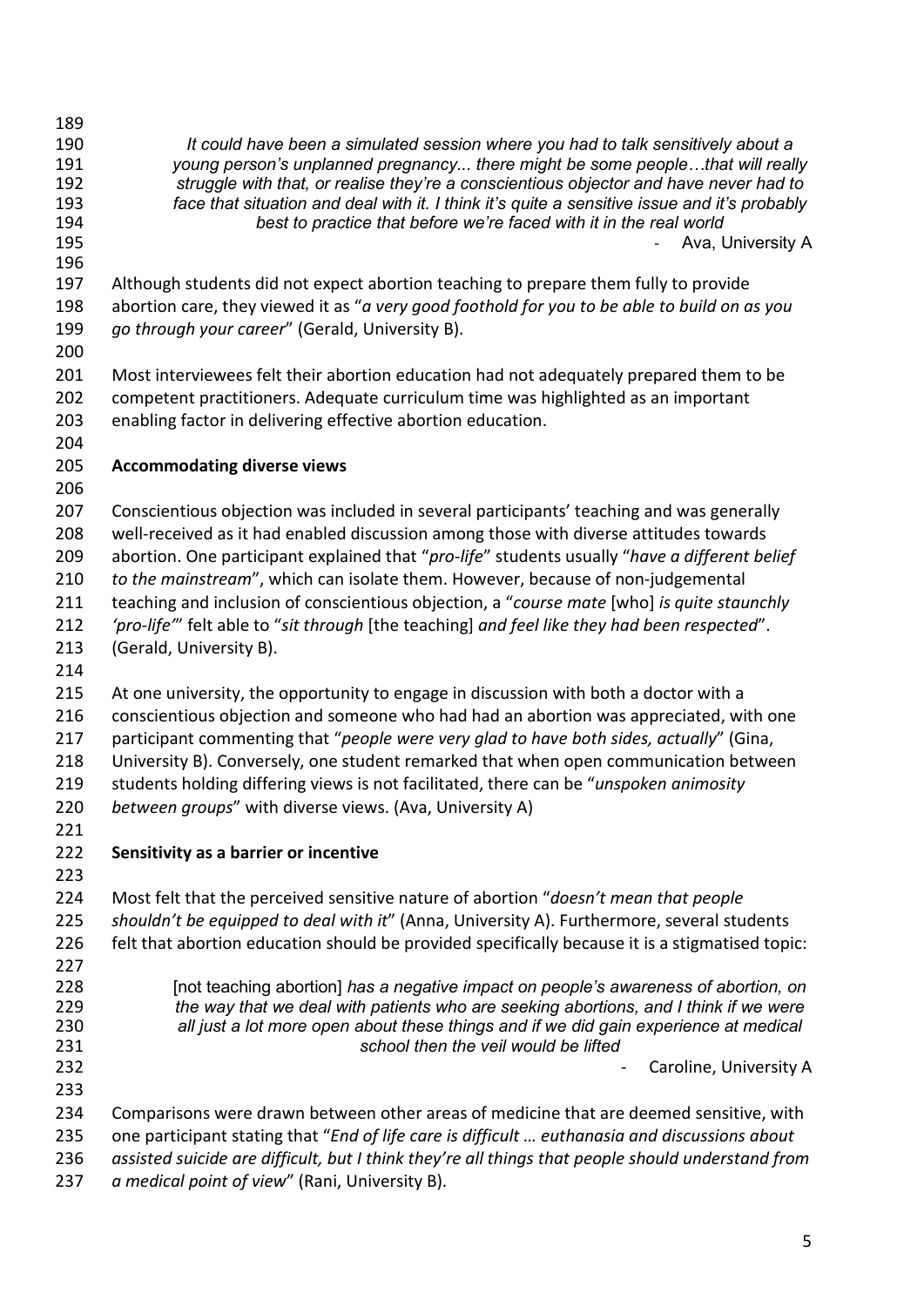- 
- Participants identified the need for the impact of abortion-related stigma to be specifically
- included within teaching. For example, one student stressed the importance of including
- discussions about how "*societal stigma impacts* [people] *making their decision*" (Caroline,
- University A). They felt that ensuring they're prepared to provide abortion care
- "*appropriately*" and "*non-judgementally*" should be a key aspect of teaching, "*without*
- *stigmatising* [people] *or making them feel guilty or anything*" (Angelina, University E).
- 
- 

#### **Discussion:**

249 Our findings confirm the results of previous research indicating that medical students support the inclusion of abortion teaching in their curriculum, view abortion care as an essential part of reproductive healthcare and wish to have more training on it at

- undergraduate level.[5,6,10–12]
- 

Previous research has also found that students' attitudes towards abortion differed

according to religious and educational exposure,[6,13] and this diversity must be considered

when delivering education. In line with this, our interviewees recognised the importance of

 teaching on conscientious objection and of facilitating communication between students holding differing views.

Interviewees provided useful information on why good-quality abortion teaching is

important and how content can be engaging. However, a number of global studies have

262 outlined key barriers to providing comprehensive abortion teaching, including a lack of

- curriculum time, minimal clinical learning opportunities, a lack of appropriately trained
- educators with the will to teach.[12,14]
- 

 The majority of these studies also highlight the sensitivity of abortion as a barrier to 267 delivering teaching. Strikingly, our Interviewees strongly felt that the perceived sensitivity of

- abortion should motivate educators to provide comprehensive abortion teaching.
- 

 This view is supported by previous research, which has shown that negative attitudes among healthcare professionals can exacerbate abortion-related stigma, and argued that more work is required to normalise abortion amongst healthcare professionals.[15] In our 273 study, students recognised that abortion is a stigmatised topic, and felt that their teaching should prepare them to provide non-judgemental care. Engaging with inclusive teaching that presents abortion care as a routine aspect of sexual and reproductive healthcare could help destigmatise abortion. There are good-quality open-access educational resources on 277 abortion that educators could utilise to support the provision of comprehensive and

inclusive undergraduate teaching created by Doctors for Choice UK,[16] Medical Students

- for Choice,[17] Innovating Education[18] and the RCOG's Making Abortion Safe
- programme[19] .
- 

It is not only medical students that recognise the importance of comprehensive abortion

education. The RCOG specifies that when students qualify, they should know about abortion

methods, indications, contraindications/complications, be able to take a history related to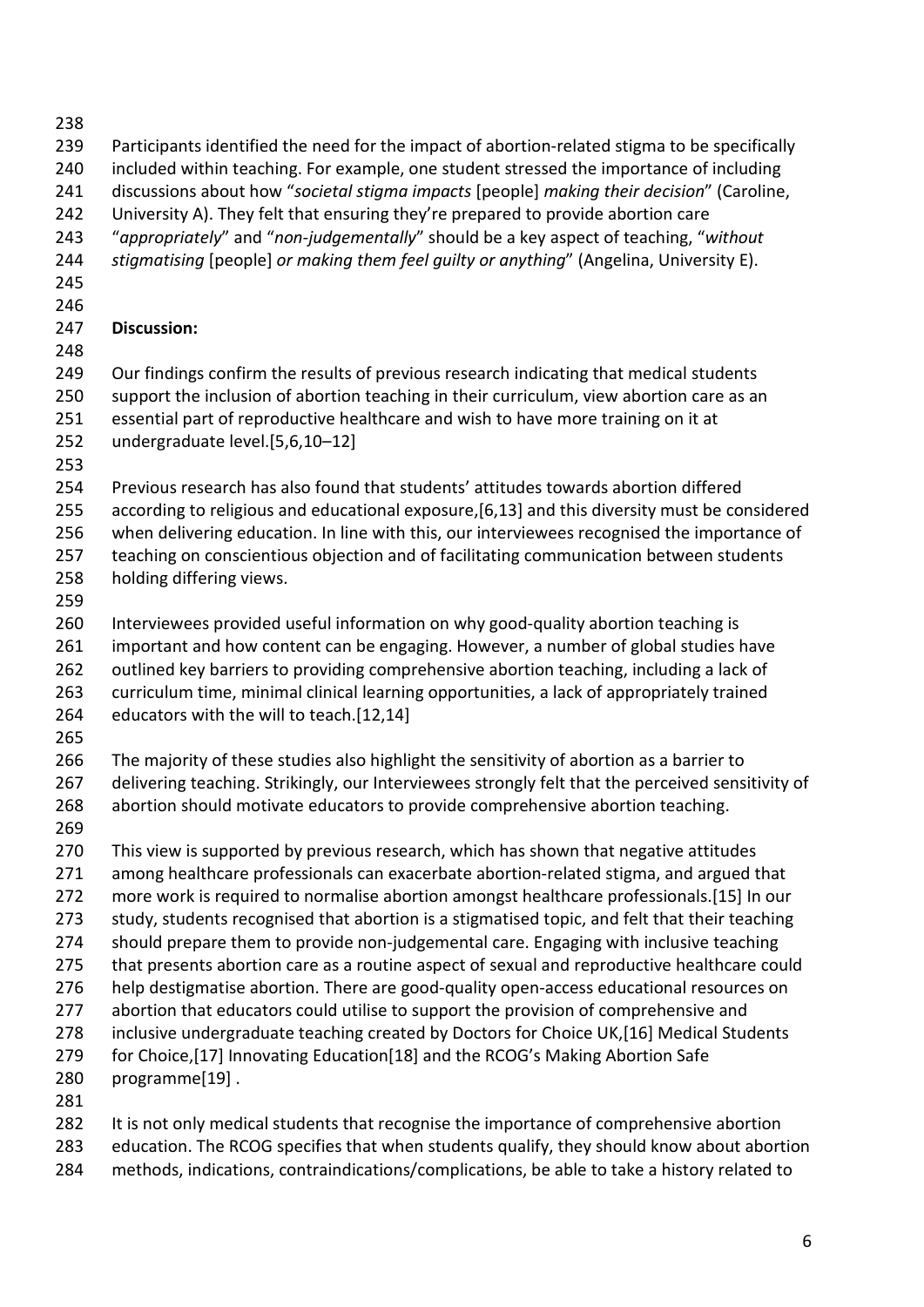- unplanned pregnancy and be competent to provide emergency care[2]. Furthermore, global
- evidence demonstrates that comprehensive undergraduate abortion education improves
- access to safe abortion care and decreases morbidity and mortality related to unsafe
- abortion.[14] This should be sufficient impetus for undergraduate curriculum leads to
- overcome the well-documented barriers and find the necessary time and resources to
- provide students with the good-quality education on abortion they want and deserve.
- 

#### **Limitations and implications for future research:**

- The qualitative nature of this study enabled analysis of complex attitudes. Although the opinions expressed cannot be statistically generalised to all UK medical students, they do indicate several issues around abortion in the medical curriculum from the perspective of medical students. Most participants expressed pro-choice opinions, and this may not be representative of medical students as a whole. Future studies would be improved by 299 collecting information from medical students who identify as pro-life or are unsure about their views on abortion and from nursing and midwifery students, who will make up a large
- proportion of the abortion workforce.
- 
- The recruitment process may have introduced selection bias; although less concerning for
- qualitative research, those interviewed are likely to be more engaged in their abortion
- education and may hold stronger opinions than other students. No demographic
- information was collected for participants; understanding of gendered differences in
- attitudes toward abortion teaching would be of interest.
- **Conclusion:**
- The medical students interviewed viewed comprehensive abortion education, including clinical placements, as an essential aspect of their undergraduate curriculum. Students
- believe that the perceived sensitive nature of abortion increases the importance of high-
- quality teaching that prepares them to provide competent, respectful care when they
- qualify. It is incumbent on medical schools to provide the comprehensive education that
- students need and organisations such as the Royal College of Obstetricians and
- Gynaecologists recommend.
- 
- Footnotes:

# **Conflicts of interest:** There are no declared conflicts of interest

- 
- **Funding:** No sources of funding provided.
- 

# **Patient and public involvement**

- Patients and/or the public were not involved in the design, or conduct, or reporting, or dissemination plans of this research.
- 
- **Contributorship statement:** JK conceived of the study. JK, CH and CR planned the study. CH
- led the ethics application, with support from JK and CR. LH trained PG to conduct interviews.
- PG conducted the interviews and performed initial transcription. CH re-transcribed the
- interviews and conducted a thematic analysis on the transcribed results. LH and JK reviewed